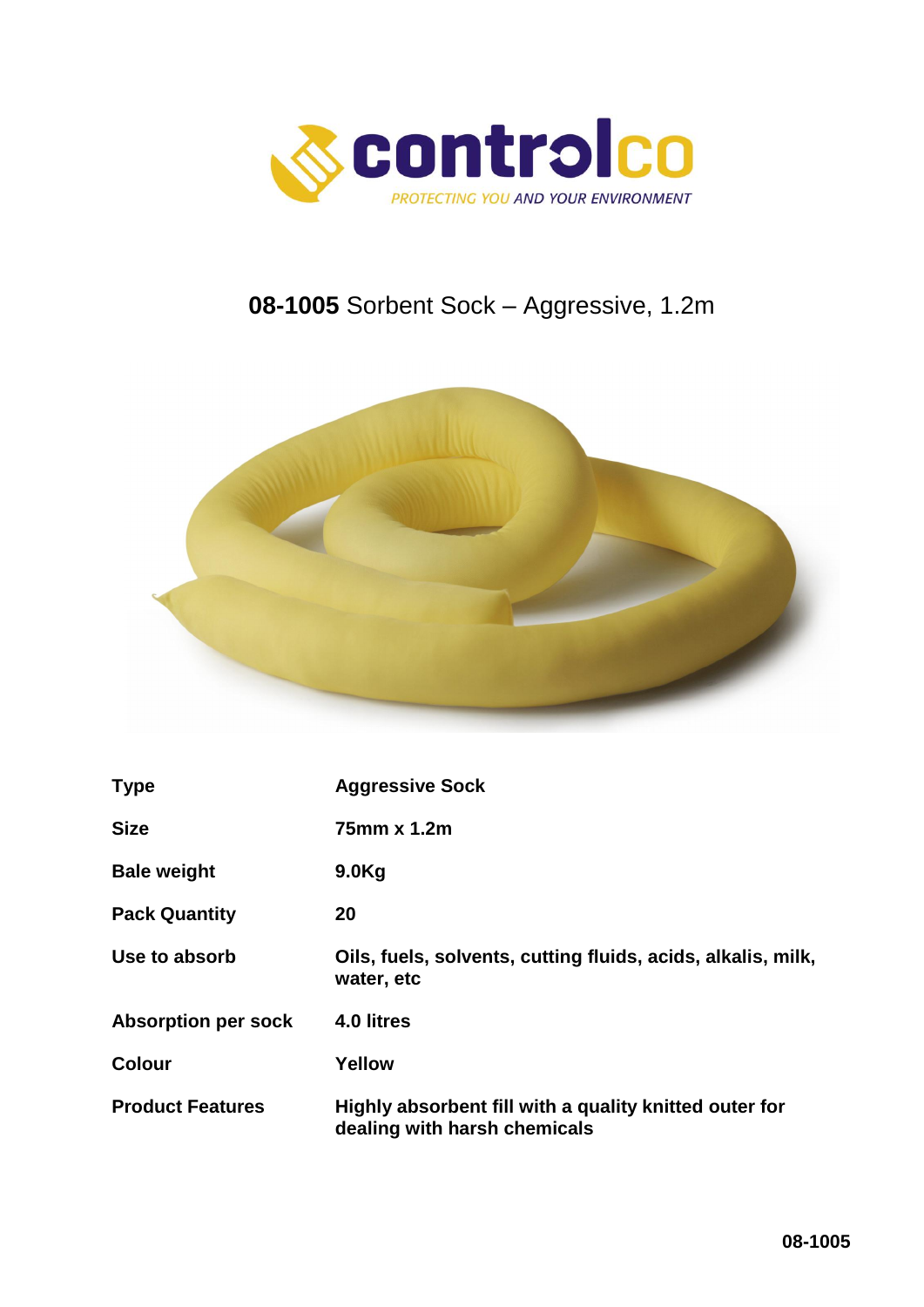

### **MATERIAL SAFETY DATA SHEET**

| m<br>Document<br>IJΟ |      | <b>Issue Date</b> | 17/08/10              |
|----------------------|------|-------------------|-----------------------|
| ⁄ ersıon             | 1.00 | <b>Supersedes</b> | $\mathbf{N}$<br>11/12 |

### **1 IDENTIFICATION OF THE SUBSTANCE/PREPARATION**

| <b>Trade Name</b>                            | <b>Controlco Aggressive Sorbent Sock</b>                                                          |
|----------------------------------------------|---------------------------------------------------------------------------------------------------|
| <b>Supplied By:</b>                          | <b>Spill Solutions Ltd</b><br><b>Chesterfield Street</b><br><b>Greymouth, New Zealand</b><br>7805 |
| <b>Telephone:</b>                            | $+6437680190$                                                                                     |
| This MSDS covers products: 08-1005 & 08-1006 |                                                                                                   |

#### **2 COMPOSITION/INFORMATION ON INGREDIENTS**

| <b>Ingredient Name, Classification and Remarks   CAS Number</b> | <b>Percentages</b> |
|-----------------------------------------------------------------|--------------------|
| <b>Outer - Polyester Knitted Fabric</b>                         |                    |
| Fill – Additives/Pigment incorporated in                        |                    |
| small percentage, lubricant used as surface                     |                    |
| treatment.                                                      |                    |
| <b>Chemical Formula – <math>(C3H6)n</math></b>                  |                    |

#### **3 HAZARDS IDENTIFICATION**

**Critical Hazards: Chemically Non Reactive. Generally regarded as Biologically inert.**

### **4 FIRST AID MEASURES**

| <b>Eye Contact:</b>          | Flush out eye with copious quantities of water.            |
|------------------------------|------------------------------------------------------------|
| <b>Skin Contact:</b>         | Wash thoroughly with soap and water if skin starts to dry  |
|                              | out.                                                       |
| <b>Inhalation:</b>           | N/A.                                                       |
| <b>Ingestion:</b>            | Not recommended, does contain additives and surface        |
|                              | treatment which could be harmful.                          |
| <b>Special Instructions:</b> | Follow first aid procedures for the fluids which are being |
|                              | absorbed                                                   |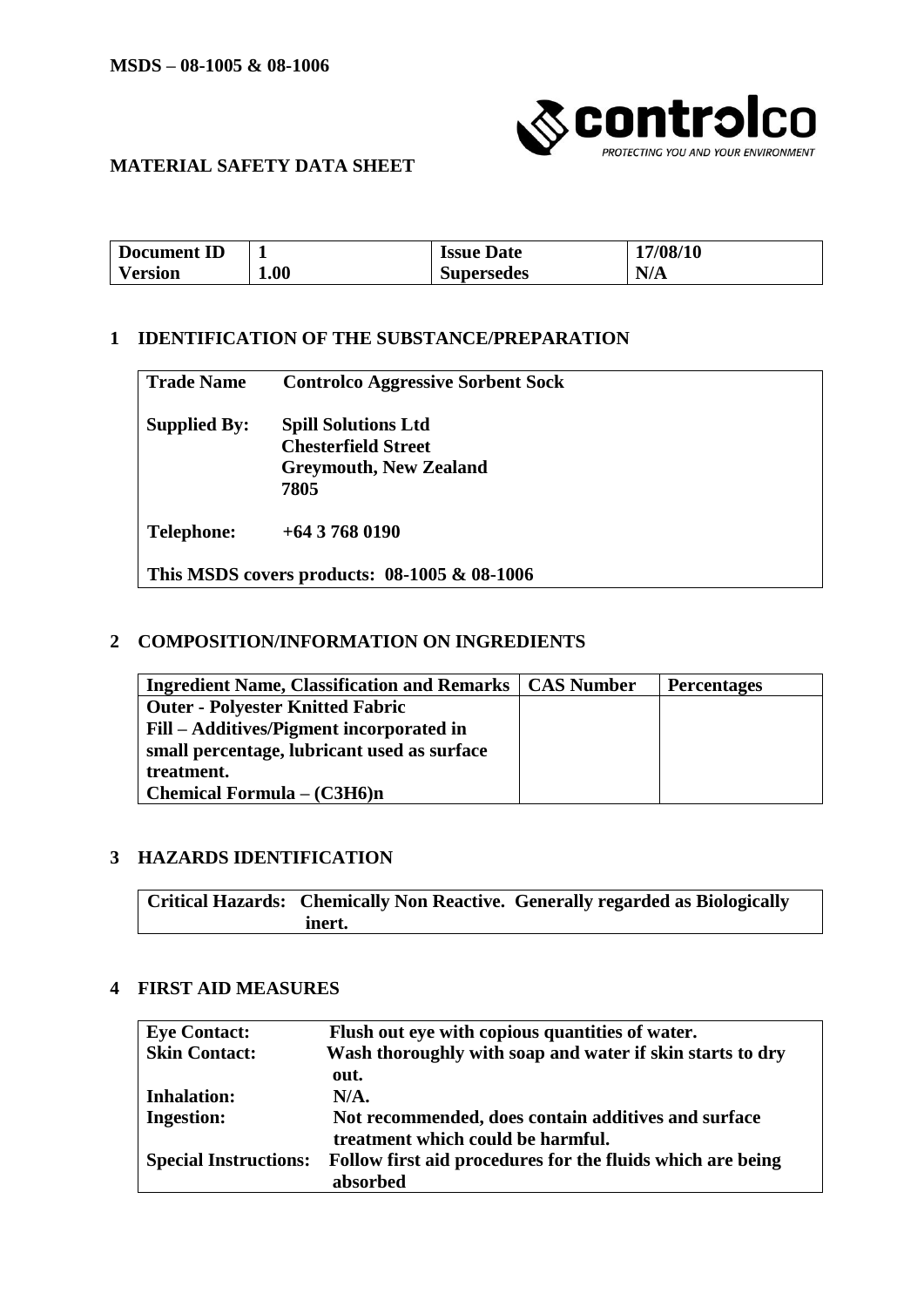# **5 FIRE FIGHTING MEASURES**

| Suitable Extinguishing Media: Water. Carbon Dioxide. Dry Chemical. |                                                                                                                           |  |
|--------------------------------------------------------------------|---------------------------------------------------------------------------------------------------------------------------|--|
| <b>Combustion Products:</b>                                        | Carbon Monoxide and Carbon Dioxide. Aldehydes.<br>Ketons. Hydrocarbons. Methane. Toxic vapours,<br>gases or particulates. |  |
| <b>Fire Fighting Procedure:</b>                                    | Does not support combustion. Choose material<br>suitable surrounding fire.                                                |  |

### **6 ACCIDENTAL RELEASE MEASURES**

**N/A**

# **7 HANDLING AND STORAGE**

| Precautions for Safe Storage: Keep container dry. |                                                                                                                                                                                                                                                                                                                                                                                                                                                                                                                                                                                                                             |
|---------------------------------------------------|-----------------------------------------------------------------------------------------------------------------------------------------------------------------------------------------------------------------------------------------------------------------------------------------------------------------------------------------------------------------------------------------------------------------------------------------------------------------------------------------------------------------------------------------------------------------------------------------------------------------------------|
|                                                   | Precautions for Safe Handling: No precautions are required for normal handling of<br>this product. However, flammable or other<br>hazardous liquids, when contained in any<br>absorbent material, may continue to be hazardous<br>or unsafe and under certain conditions may<br>spontaneously ignite. Therefore, wear respiratory<br>protection and protective clothing appropriate for<br>such liquids. Exercise extreme care when handling,<br>storing or disposing of absorbent materials<br>containing such liquids to avoid personal injury<br>and environmental harm.<br>Dispose of only in accordance with local and |
|                                                   | national regulations.                                                                                                                                                                                                                                                                                                                                                                                                                                                                                                                                                                                                       |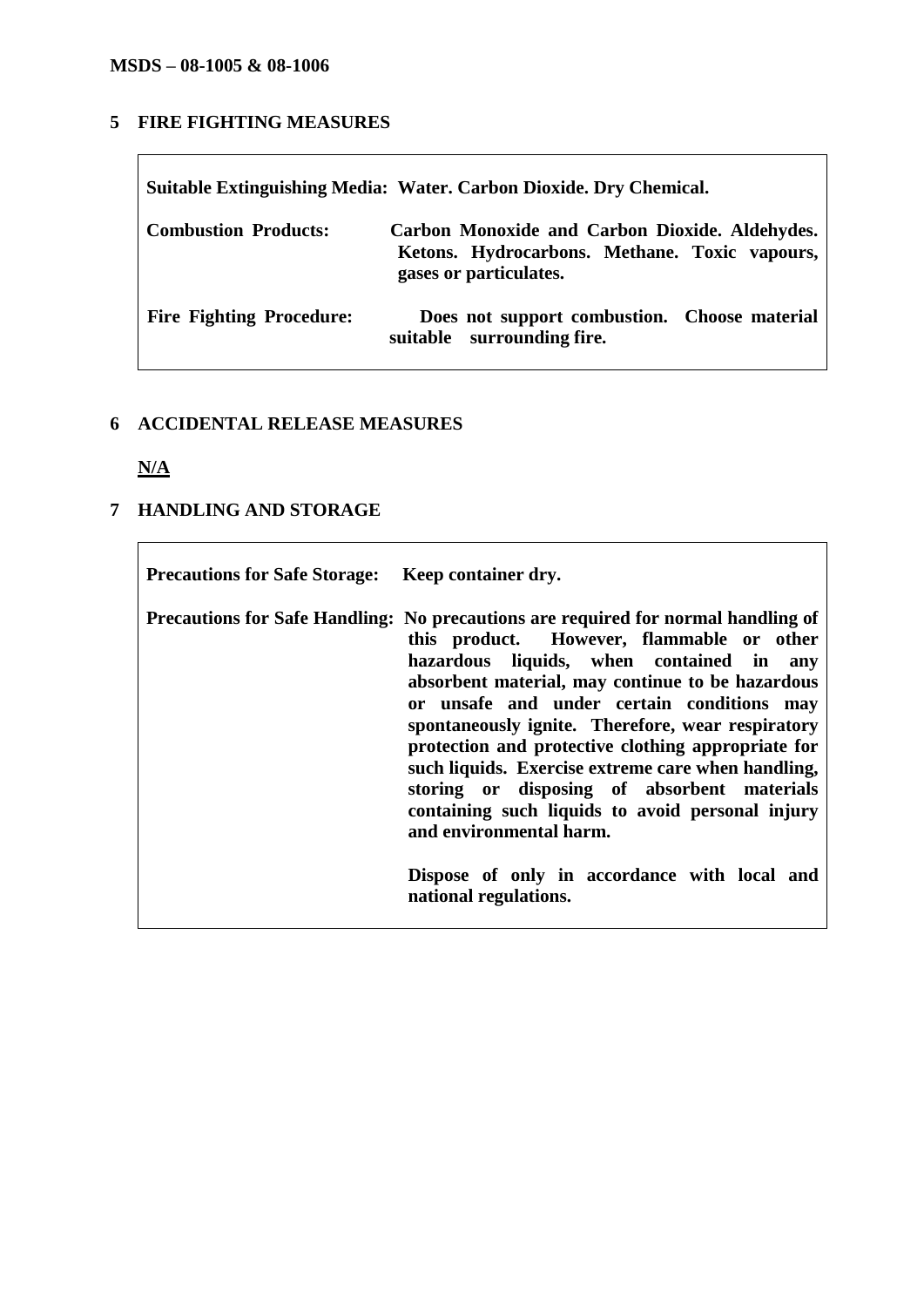$\mathbf{I}$ 

### **8 EXPOSURE CONTROLS/PERSONAL PROTECTION**

| <b>Eye Protection:</b>          | Avoid eye contact.                     |
|---------------------------------|----------------------------------------|
| <b>Hand Protection:</b>         | Gloves required during heavy handling. |
| <b>Skin Protection:</b>         | <b>Not Applicable.</b>                 |
| <b>Respiratory Protection:</b>  | Mask advisable in adverse conditions.  |
| <b>Ingestion:</b>               | Not recommended.                       |
| <b>Recommended Ventilation:</b> | <b>Not Applicable.</b>                 |
| <b>Special Instructions:</b>    | Keep out of reach of children.         |
|                                 |                                        |

# **9 PHYSICAL AND CHEMICAL PROPERTIES**

| <b>Appearance and Odour:</b>         | Solid, varying colour non-woven material with no<br>odour. |
|--------------------------------------|------------------------------------------------------------|
| Ph:                                  | <b>Not Applicable.</b>                                     |
| <b>Boiling Point/Boiling Range:</b>  | <b>Not Applicable.</b>                                     |
| <b>Melting Point/ Melting Range:</b> | $160^{\circ}c$                                             |
| <b>Flash Point:</b>                  | $350^{\circ}c$                                             |
| <b>Autoflammability:</b>             | 388 degrees centigrade                                     |
| <b>Vapour Pressure:</b>              | <b>Not Applicable.</b>                                     |
| <b>Water Solubility:</b>             | <b>Not Applicable.</b>                                     |
| <b>Specific Gravity:</b>             | $0.91$ Water = 1                                           |
| <b>Vapour Density:</b>               | <b>Not Applicable.</b>                                     |
| <b>Volatile Organic Compounds:</b>   | <b>Not Applicable.</b>                                     |
| <b>Evaporation Rate:</b>             | <b>Not Applicable.</b>                                     |
| <b>Viscosity:</b>                    | <b>Not Applicable.</b>                                     |
|                                      |                                                            |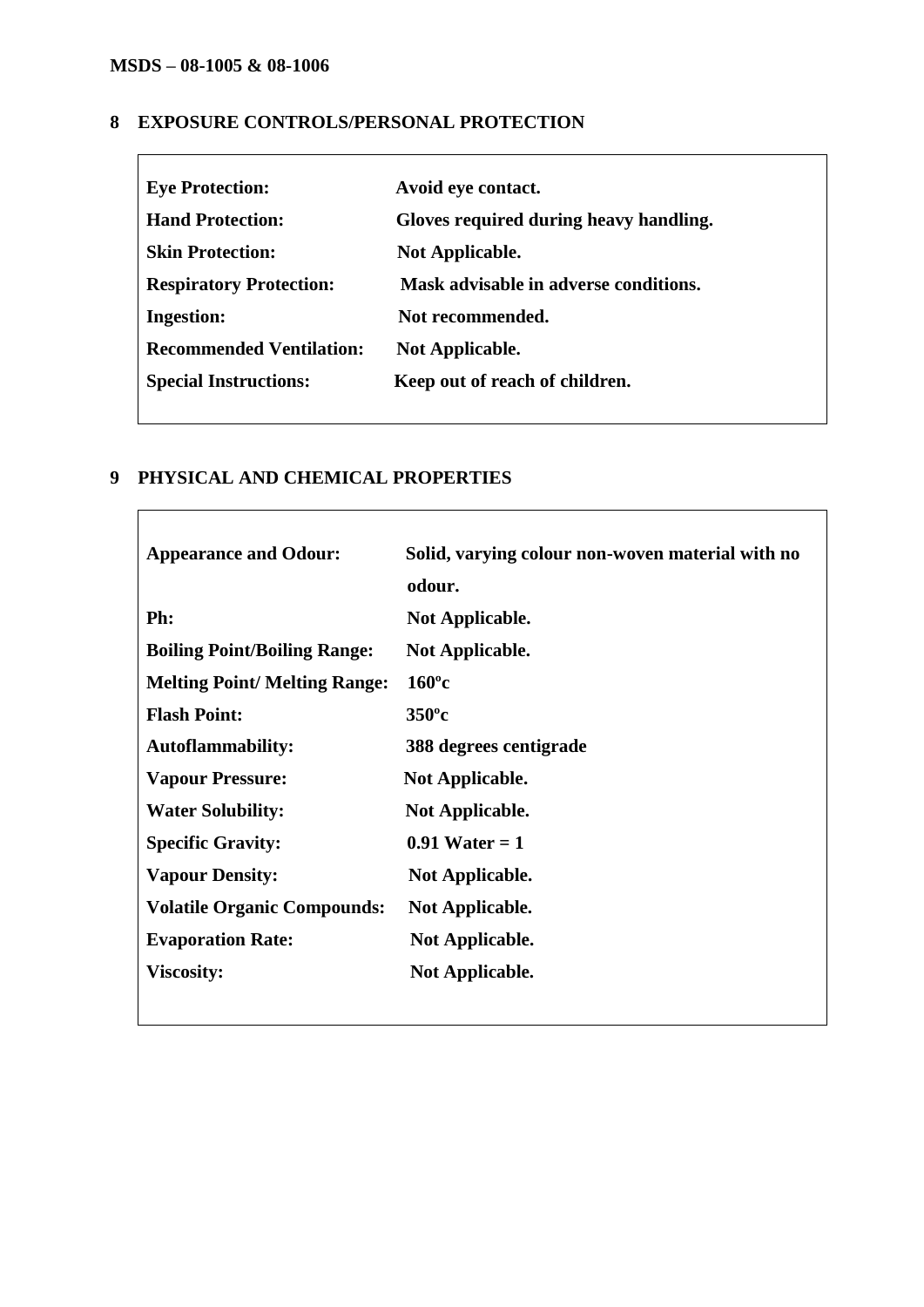### **MSDS – 08-1005 & 08-1006**

### **10 STABILITY AND REACTIVITY**

| <b>Materials to Avoid:</b>      | <b>Fluorene and Chlorene.</b>                    |
|---------------------------------|--------------------------------------------------|
| <b>Hazardous Decomposition:</b> | Stable. Hazardous polymerisation will not occur. |

### **11 TOXICOLOGICAL INFORMATION**

| <b>Effects From Eye Contact:</b> | Eye contact is not expected to occur during normal<br>use of the product.                      |
|----------------------------------|------------------------------------------------------------------------------------------------|
|                                  | <b>Effects From Skin Contact:</b> No adverse health effects are expected from skin<br>contact. |
| <b>Effects From Inhalation:</b>  | No adverse health effects are expected from<br>inhalation exposure.                            |
| <b>Effects From Ingestion:</b>   | Ingestion is not likely route of exposure to this<br>product.                                  |

# **12 ECOLOGICAL INFORMATION**

| <b>Ecotoxicity Data:</b>       |                                                                                           |
|--------------------------------|-------------------------------------------------------------------------------------------|
| Other effects and information: | Since regulations vary, consult applicable<br>regulations or authorities before disposal. |

## **13 DISPOSAL CONSIDERATIONS**

| <b>Product as Sold:</b>                              | Disposal alternative: Incinerate in an industrial or<br>commercial facility. |
|------------------------------------------------------|------------------------------------------------------------------------------|
| <b>Product in Use;</b>                               | Dispose of waste product in a landfill/waste disposal site.                  |
| <b>Potential for Recycling: Reclaim if feasible.</b> |                                                                              |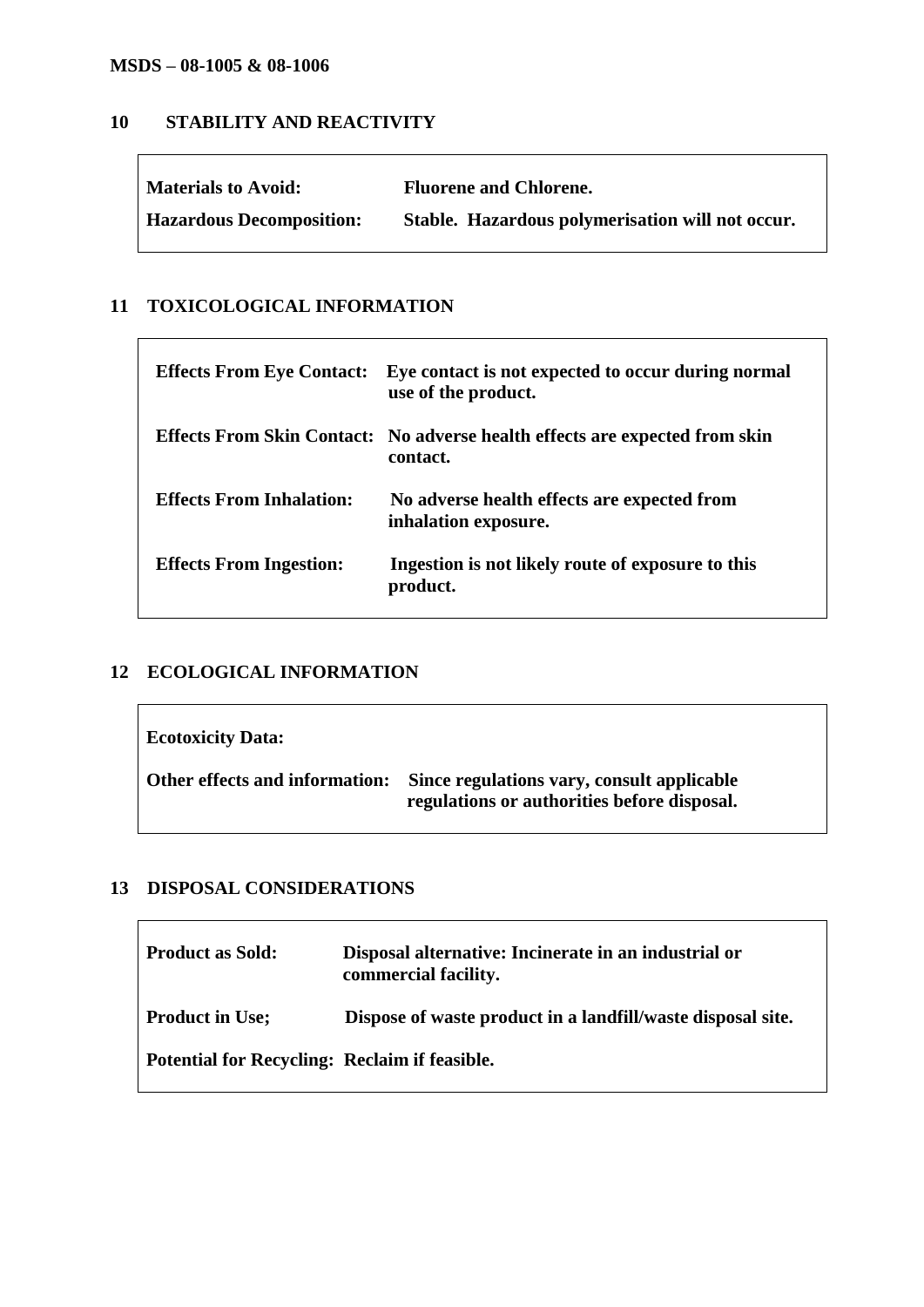## **14 TRANSPORT INFORMATION**

| <b>UN Number:</b>                      |                                         | Not restricted for transportation. |
|----------------------------------------|-----------------------------------------|------------------------------------|
| Road/Sea Freight (IMO) Classification: |                                         |                                    |
|                                        | <b>Substance Identification Number:</b> | Not Applicable.                    |
| <b>Class:</b>                          |                                         | Not Applicable.                    |
| <b>Packing Group:</b>                  |                                         | Not Applicable.                    |
|                                        | <b>Proper Shipping Name:</b>            | Not Applicable.                    |
|                                        | <b>PGR</b> (if applicable):             | Not Applicable.                    |
| <b>ADR/RID Classification:</b>         |                                         |                                    |
| <b>Class:</b>                          |                                         | Not Applicable.                    |
| <b>Item Number:</b>                    |                                         | Not Applicable.                    |
| <b>ICAD/IATA Classification:</b>       |                                         |                                    |
| <b>Class:</b>                          |                                         | Not Applicable.                    |
| <b>Sub Risk:</b>                       |                                         | <b>Not Applicable</b>              |
| <b>Packing Group:</b>                  |                                         | Not Applicable.                    |
|                                        | <b>Proper Shipping Name:</b>            | Not Applicable.                    |

## **15 REGULATORY INFORMATION**

**Precautionary Label Information:**

 **Symbols: None Risk Phrases: Not Applicable<br>Safety Phrases: Not Applicable Safety Phrases:**